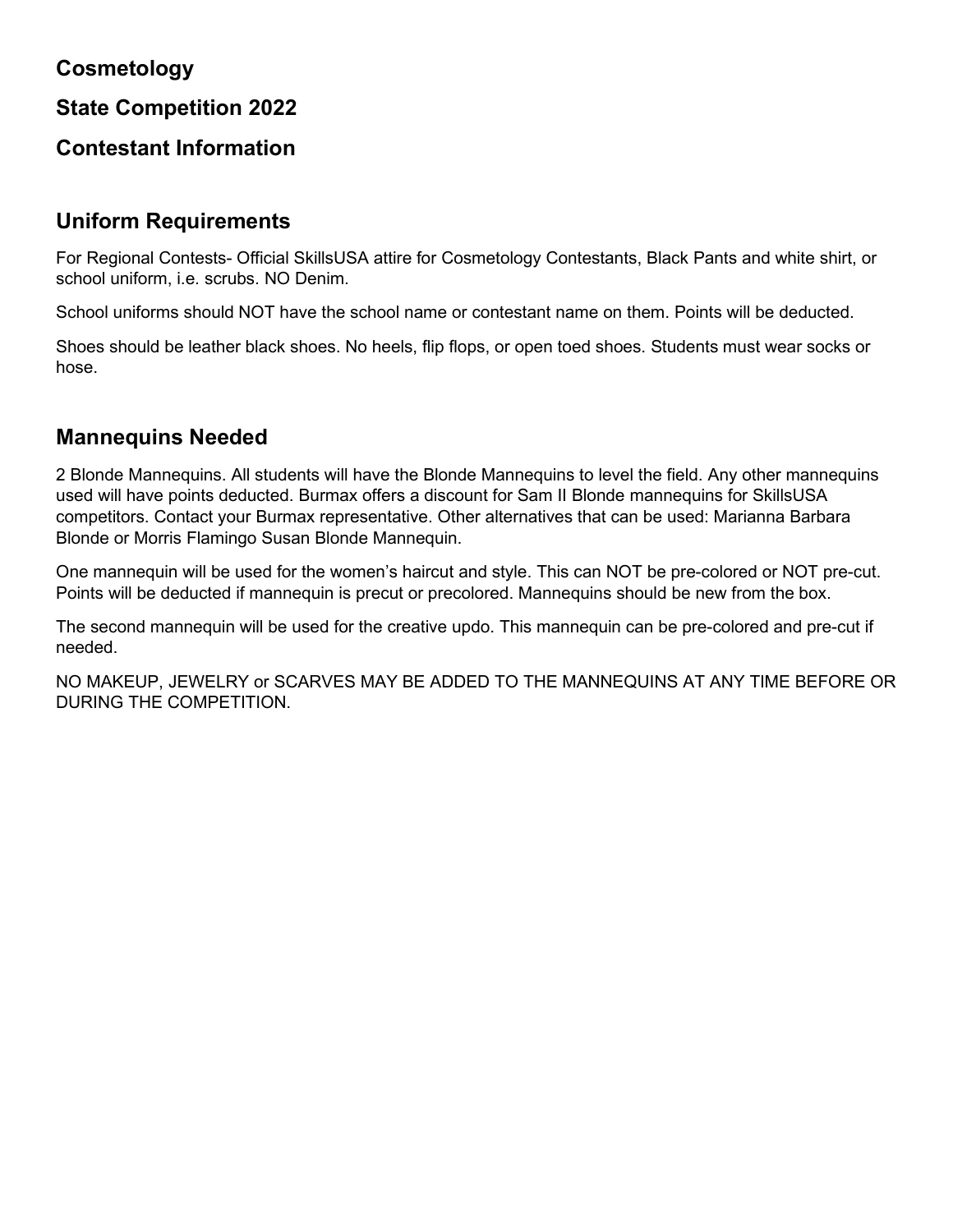# **Supplies and Materials**

Competitors must bring their own supplies.

Judges will do a kit check before the start of the contest. Some items may not be used in the contest. Verify any items not included below with the judges before beginning.

- □ Sam II Blonde Burmax, Marianna Barbara Blonde or Morris Flamingo Susan Blonde mannequin for women's cut and style (May NOT be pre-colored, NOT pre-cut)
- □ Second Sam II Burmax, Marianna Barbara Blonde or Morris Flamingo Susan Blonde mannequin for creative updo (May be pre-colored, May be pre-cut)
- □ Mannequin stand or tripod.
- □ Sectioning Clips of Choice
- □ Combs of Choice-Haircutting, Rattail, Teasing
- Detangle comb
- □ Hair Pick
- □ Brushes of Choice- All purpose, Thermal, Boars, Teasing, Vent, Round, Denman
- **Hair Spray**
- $\Box$  No more than 3 styling products
- □ Shears
- □ Texturizing/Thinning Shears
- □ Razor w/ blades
- □ Curling Iron and/or Flat Iron
- $\Box$  Blow Dryer w/ concentrator attachment
- $\Box$  Cape (Full length or comb out cape can be used for mannequin)
- □ Sanex Strips
- □ 4 Cloth Towels
- □ Bobby Pins/Hairpins/Elastic Bands (Optional)
- □ Clippers (Optional)
- $\Box$  PRE FILLED Water bottle- Labeled (there is no water available at competition sites)
- □ Disinfectant in Spray Bottle-Labeled-No need for a barbacide jar
- □ Plastic Shoebox with covered container for dirty combs and brushes-Labeled
- □ Small Dustpan and Broom
- □ Small Baggie for disposal of hair
- Gloves
- $\Box$  Band aids- small first aid kit
- □ Extension cord
- □ Small stand up mirror (Optional)
- $\Box$  Pencils for written test
- Resume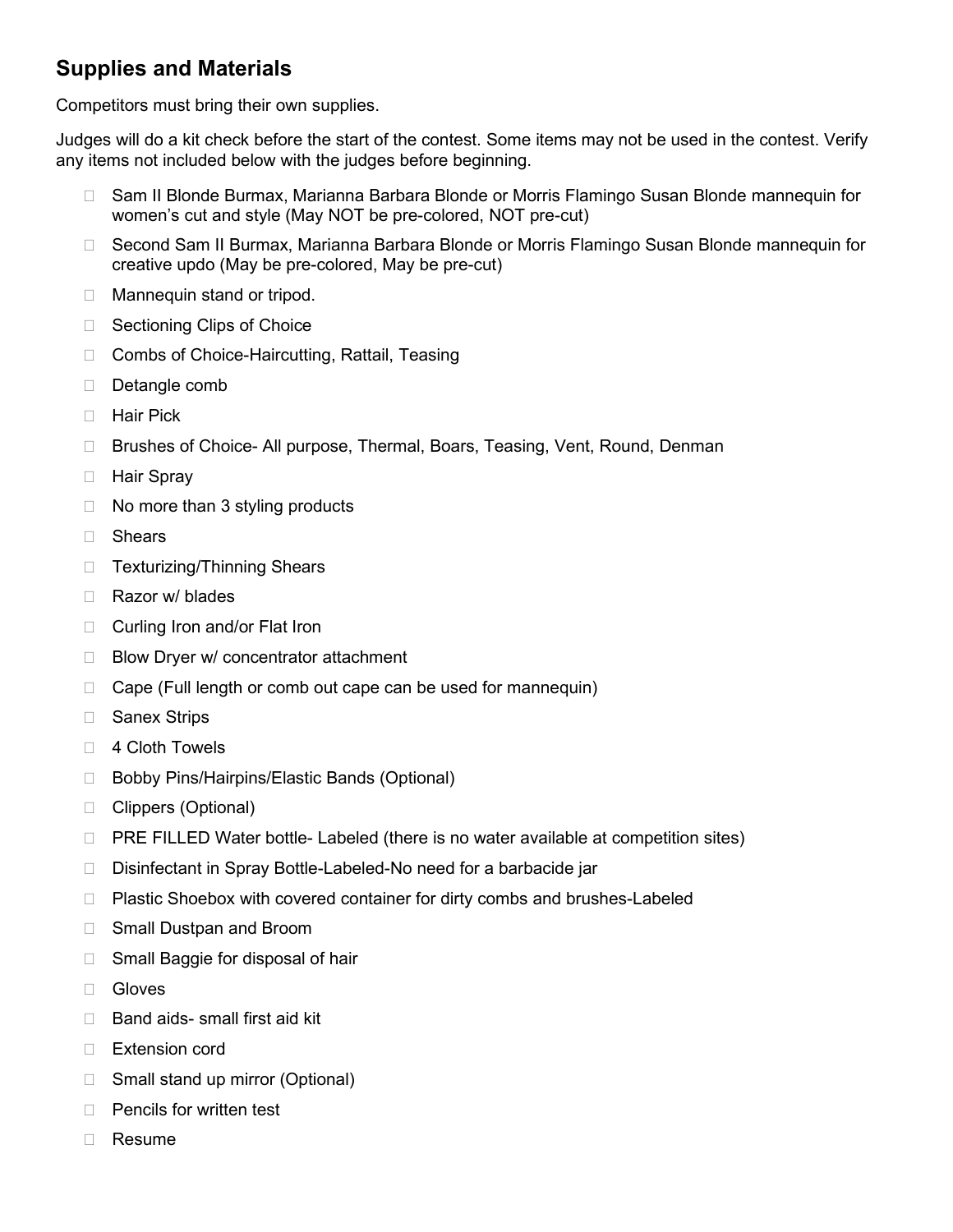## **General Contest Outline**

### **Contestant Orientation**

Contestants will meet at the contestant holding area.

Contest facilitator will go over procedures and answer any questions.

Contestants will draw for stations.

### **Contest Set up**

Contestants will set up stations.

Remember to disinfect stations prior to using.

All tools and supplies should be disinfected prior to arrival.

Stations should be set up in a professional manner.

First Women's Haircut Mannequin should be set up and properly draped.

### **Judges Kit/Supply Check**

Judges will check for all required supplies for points.

### **Begin Women's Haircut**

Mannequin- Blonde- May NOT be pre-colored or pre-cut.

No makeup or Jewelry pre-applied or at any time during contest.

Contestants are given the haircut technical and will have 5 minutes to preview before beginning.

When time is called to begin, contestants will have 45 minutes to complete the haircut only-no style.

Haircut may be completed with tool(s) of choice, Shears, razor, texturizers, clippers.

When time is called to stop, contestants are not to touch mannequin until instructed by the facilitator.

### **Creative UPDO**

Sam II, Barbara or Susan Mannequin- May be Pre-colored and/or Pre-cut. No coloring may take place onsite.

No makeup or jewelry pre-applied or at any time during the contest.

Theme is "creative". This theme is open to interpretation for the contestant.

Mannequins cannot be preset using any wet set technique or thermal curls. Mannequin should be dry.

Contestants will have 60 minutes to compete the creative updo.

Thermal tools may be used to create the updo.

No hairpieces, weaving, ornaments, extensions, ribbons, color spray, glitter or crimpers may be used. No ornaments or hairpieces are allowed.

Contestants may NOT apply makeup to the mannequin (no special effects makeup or paint).

No eyelashes will be allowed.

When time is called to stop, contestants are not to touch mannequin until instructed by the facilitator.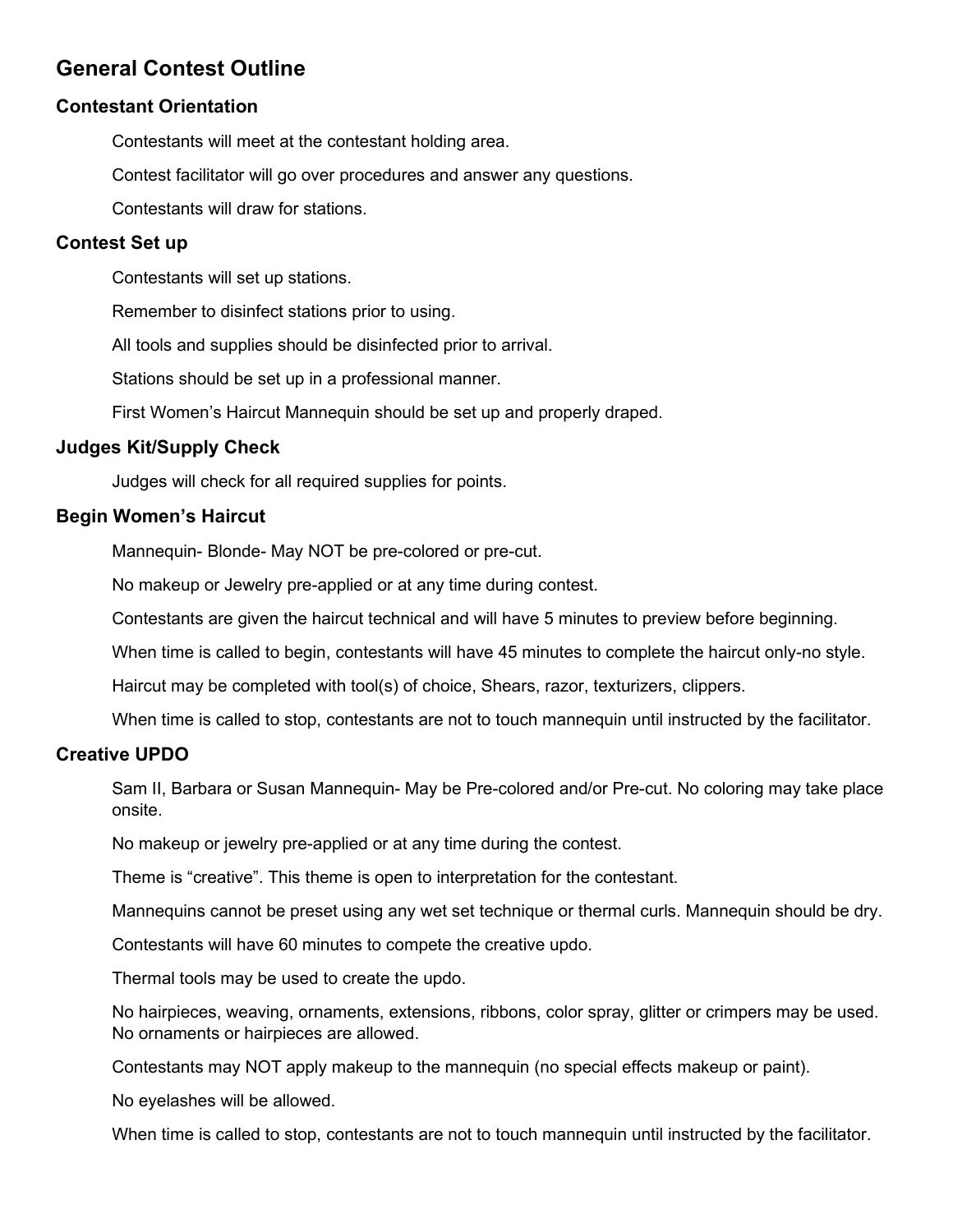### **Blow Dry Style- Women's Haircut**

Students will have 30 minutes to complete style on women's haircut.

Thermal tools may be used.

No hairpieces, weaving, ornaments, extensions, ribbons, color spray, or glitter may be used.

No ornaments or hairpieces are allowed.

Contestants may NOT apply makeup to the mannequin (no special effects makeup or paint).

No artificial eyelashes will be allowed.

When time is called to stop, contestants are not to touch mannequin until instructed by the facilitator.

#### **Oral Communication**

Competitor will turn in Professional Resume to Judge. Please make sure resume is authentic.

You will be judged on oral communication skills and how you present yourself. You will be asked for a brief explanation of your creative style. You can present inspiration, color placement techniques and style techniques using professional terminology.

Judges may ask questions.

#### **Written Test**

50 question test assessing general knowledge of Cosmetology.

Competitors will have 45 minutes to complete.

Competitors should bring their own pencils.

#### **Infection Control Procedures**

Competitors should practice the highest levels of infection control during the contest.

Competitors should disinfect stations prior to and at the conclusion of the contests.

Competitors must sweep their own hair with personal broom and dustpan and dispose of in their own baggie.

Use the plastic Shoebox labeled "dirty tools" for your dirty combs and brushes.

#### **Professionalism**

Competitors are expected to conduct themselves with a professional, friendly, helpful professional attitude.

All techniques should portray professionalism and confidence.

Cell phones should be off and out of sight for the duration of the contest.

Only communication with judges during the contest.

Mannequins should be displayed level so that judges can score properly.